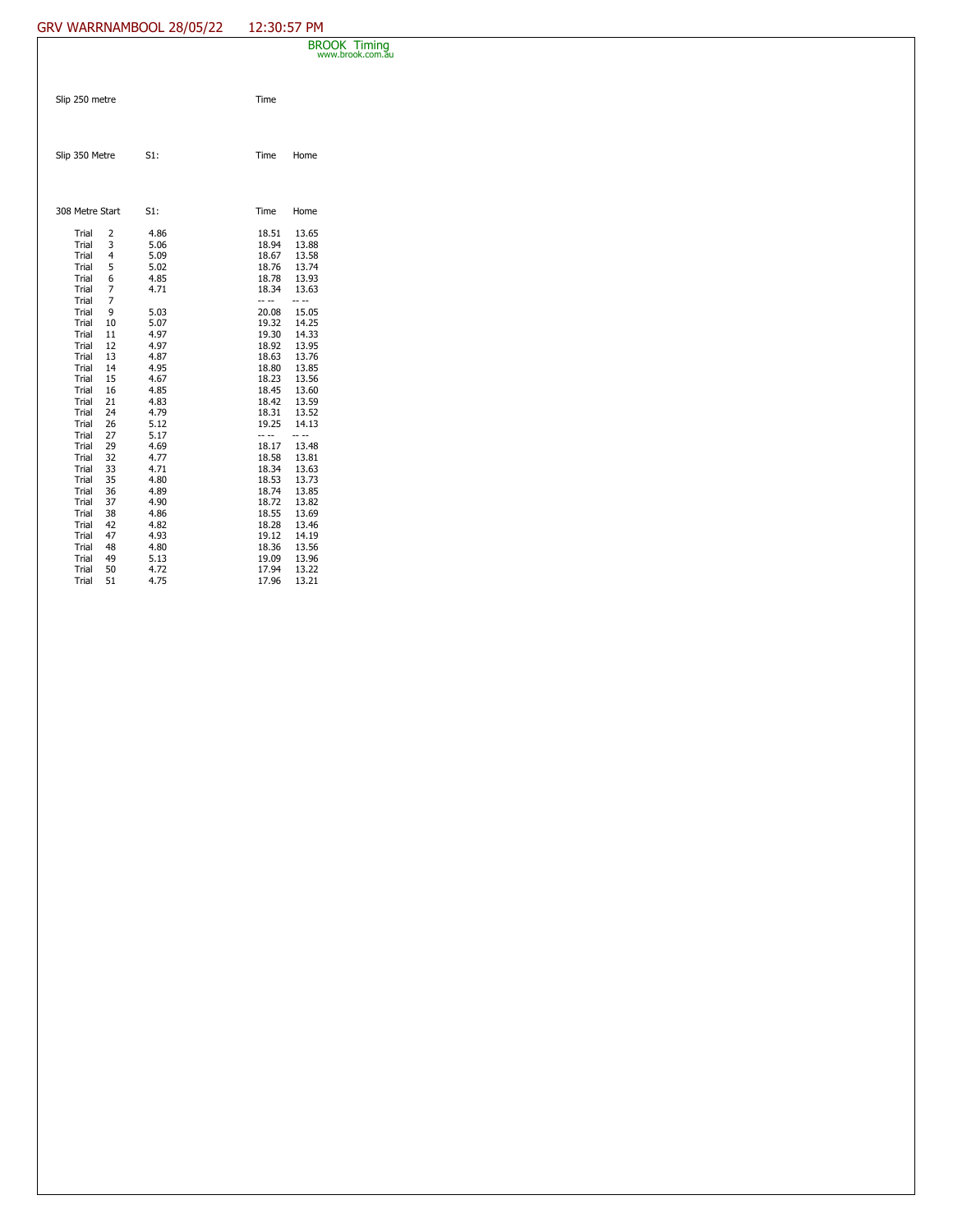|                            |              |       |                |                | www.brook.com.au | <b>BROOK Timing</b> |  |
|----------------------------|--------------|-------|----------------|----------------|------------------|---------------------|--|
|                            |              |       |                |                | Page 2 28/05/22  |                     |  |
|                            |              |       |                |                |                  |                     |  |
| Trial<br>52                | 4.70         |       | 17.74          | 13.04          |                  |                     |  |
| Trial<br>54<br>Trial<br>55 | 4.57<br>4.67 |       | 18.09<br>-- -- | 13.52          |                  |                     |  |
|                            |              |       |                |                |                  |                     |  |
|                            |              |       |                |                |                  |                     |  |
| 390 Metre Start            | S1:          | S2:   | Time           |                |                  |                     |  |
| Trial<br>2                 | 8.84         |       | 22.56          | 13.72          |                  |                     |  |
| Trial<br>8                 | 8.90         |       | 22.58          | 13.68          |                  |                     |  |
| Trial<br>17                | 8.79         |       | 22.66          | 13.87          |                  |                     |  |
| Trial<br>18<br>Trial<br>19 | 8.89<br>8.84 |       | 22.78<br>23.31 | 13.89<br>14.47 |                  |                     |  |
| Trial<br>20                | 8.79         |       | 22.59          | 13.80          |                  |                     |  |
| Trial<br>22                | 8.96         |       | 22.67          | 13.71          |                  |                     |  |
| Trial<br>23                | 8.81         |       | 22.66          | 13.85          |                  |                     |  |
| Trial<br>25                | 8.78         |       | 22.68          | 13.90          |                  |                     |  |
| 30<br>Trial                | 9.14         |       | 23.23          | 14.09          |                  |                     |  |
| Trial<br>31<br>Trial<br>34 | 9.03<br>8.74 |       | 23.26<br>22.45 | 14.23<br>13.71 |                  |                     |  |
| Trial<br>40                | 9.02         |       | 23.07          | 14.05          |                  |                     |  |
| Trial<br>41                | 9.23         |       | 23.39          | 14.16          |                  |                     |  |
| Trial<br>44                | 8.87         |       | 23.01          | 14.14          |                  |                     |  |
| Trial<br>45                | 9.10         |       | 23.25          | 14.15          |                  |                     |  |
| Trial<br>46                | 8.96         |       | 22.77          | 13.81          |                  |                     |  |
| Trial<br>53                | 8.75         |       | 22.27          | 13.52          |                  |                     |  |
|                            |              |       |                |                |                  |                     |  |
| 450 Metre Start            | $S1$ :       | S2:   | Time           | Home           |                  |                     |  |
|                            |              |       |                |                |                  |                     |  |
| Trial<br>28                | 6.89         | 12.03 | 26.19          | 14.16          |                  |                     |  |
| Trial<br>39                | 6.83         | 12.16 | 27.39          | 15.23          |                  |                     |  |
| Trial<br>43                | 6.72         | 11.76 | 25.64          | 13.88          |                  |                     |  |
|                            |              |       |                |                |                  |                     |  |
| Post To Post               | S1:          | S2:   | Time           | Home           |                  |                     |  |